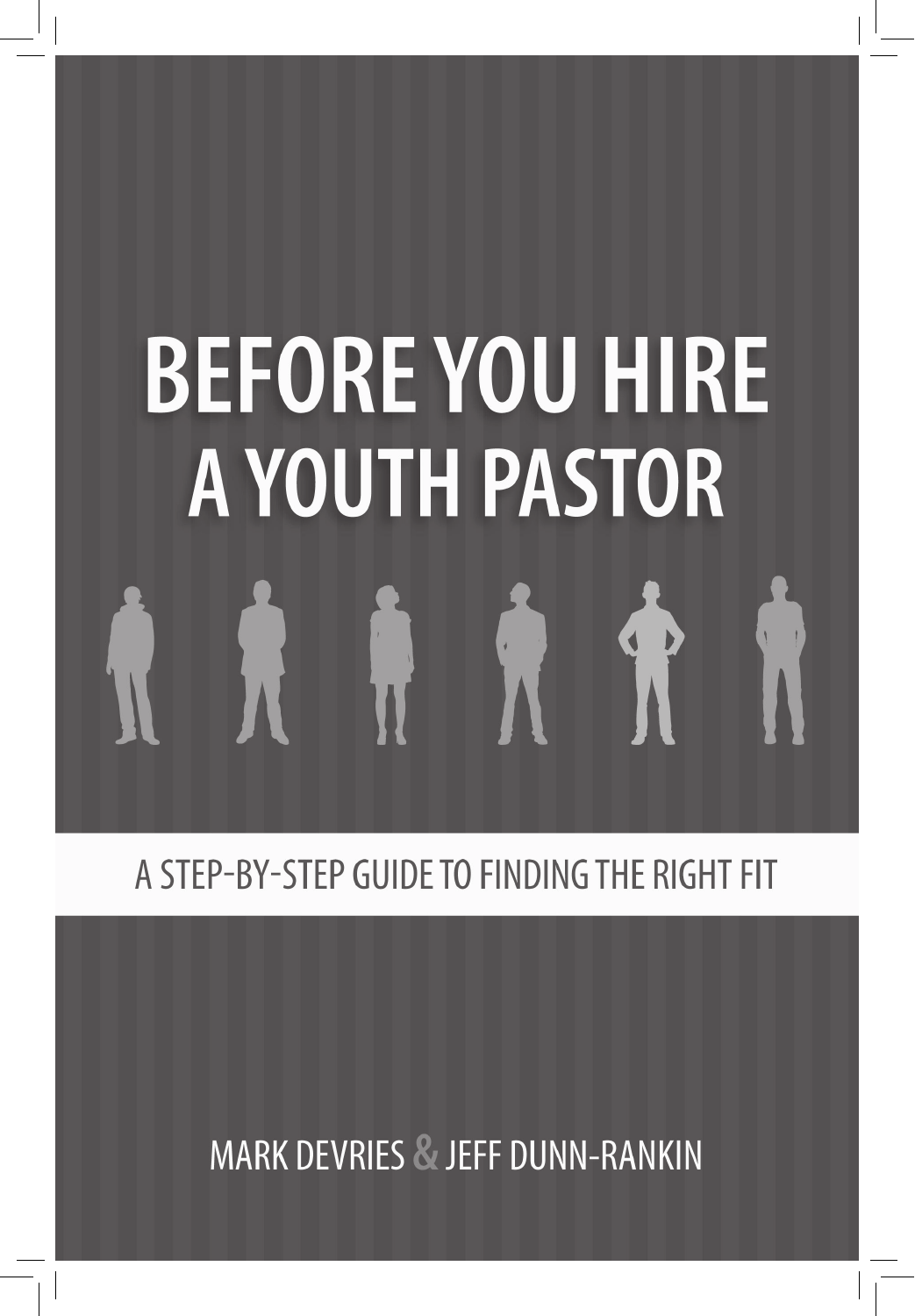# **Before You Read: Recognizing What's at Stake**

**Introduction**

**"Good matches between congregation and pastor. This is far more demanding today than it was fiftyyears ago! The differences among generations, among institutions in general…and among members of any one generation…are far greater today than they were in the 1950s. The demand today is for a customized match."**

**—Lyle Schaller,** *A Mainline Turnaround***<sup>1</sup>**

You're searching again.

And if you're like most churches, it doesn't seem that long since you hired your last youth worker. And whether you are thrilled to have the chance to start over or grieving the loss of your most recent youth pastor or somewhere in between, we hope this little book can provide the introduction to the next chapter of your youth ministry. We hope to give you the tools you need to find the right staff person for your youth ministry as quickly as possible (but no quicker).

To get us started on the right path, we need to be clear about how this highly effective search process works:

- It isn't fast
- It isn't easy
- But it works

There are a few shortcuts, and rest assured that where they exist, we'll share them with you. But like the process of building a house, there are certain steps that must come before other steps—thus the name of our book.

**i**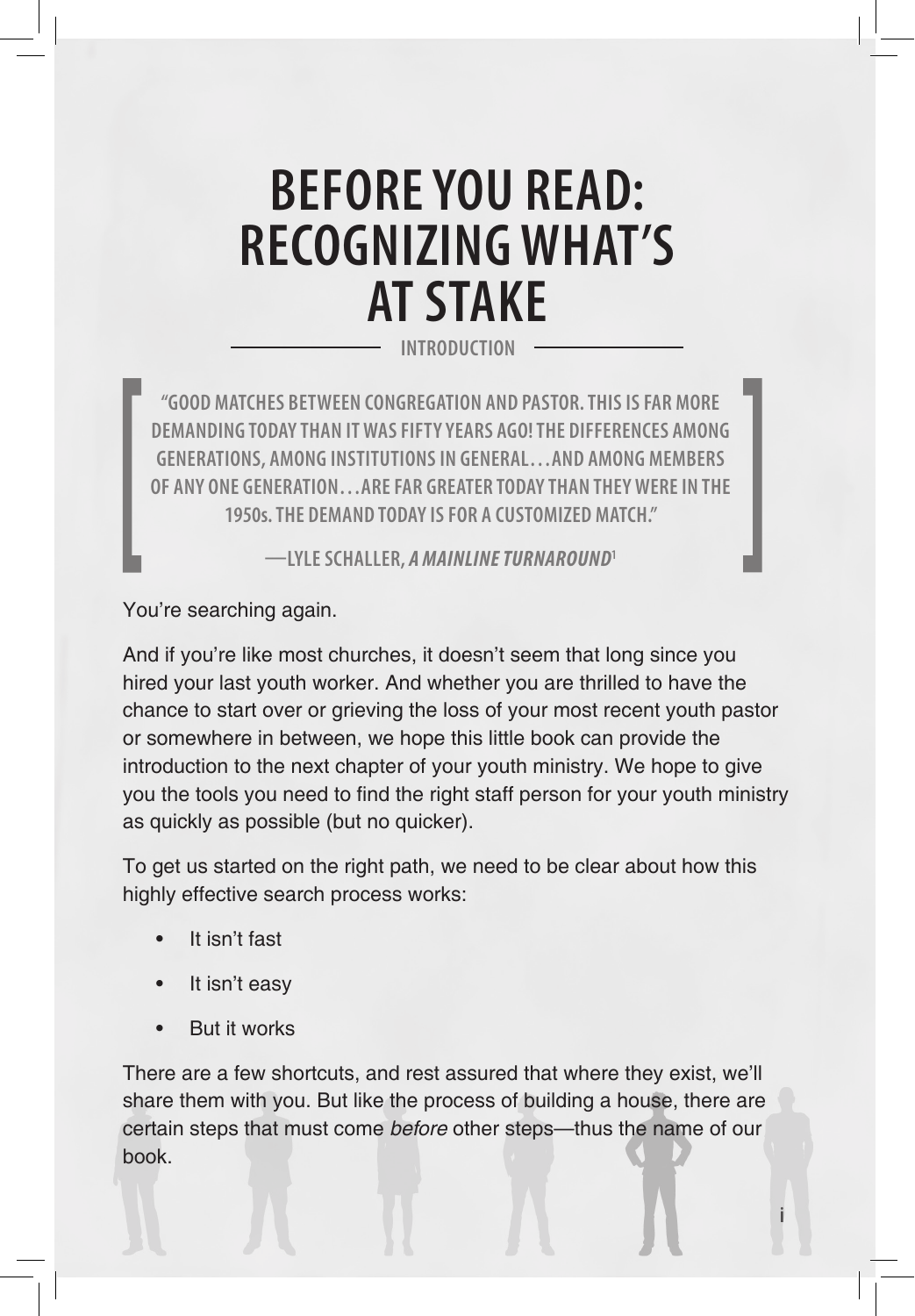We want to be very up-front here: A thorough search process results in hiring better-fit candidates. Better-fit candidates are likely to stay longer. And youth pastors who stay longer have a much greater chance of building a ministry that is sustainable beyond their tenure.

Ironically, churches that work the steps outlined in this book will need this book much less frequently.

But the opposite is true as well. Churches that rush the search process and hire quickly are less likely to hire well. Churches that don't hire well are more likely to see short-term, unhappy youth workers. A series of short-term, unhappy youth workers undeniably will have negative effects on the long-term stability of your youth ministry.

And so, we hope this little resource accelerates your search process by slowing it down, something that Fellowship Church just couldn't do.

## **the Fellowship stoRY**

Fellowship Church was laser focused on hiring its next youth worker. When suggestions were made that the church first might want to do a little strategic thinking about the vision of the youth ministry, church leaders insisted that visioning would be the job of the new youth director.

The search had been going for nine months, built on the blind assumption that the person the church was looking for was just around the corner. In the meantime, the youth ministry was put on hold, the fabric of the youth ministry unraveled, volunteers scattered, and competing visions multiplied.

Finally, the long-anticipated day arrived. The new youth pastor took the reins amid great excitement and celebration. Within weeks of his launch, most of the volunteer team was happy to hand the responsibility over to him. They were exhausted, leaving him, as he described it, "a full year behind." That was the bad news.

The worse news was that the volunteers who did continue serving were motivated by an anxious desire to protect the competing corners of the ministry they had each shepherded for the past year—instead of eagerly embracing a new vision.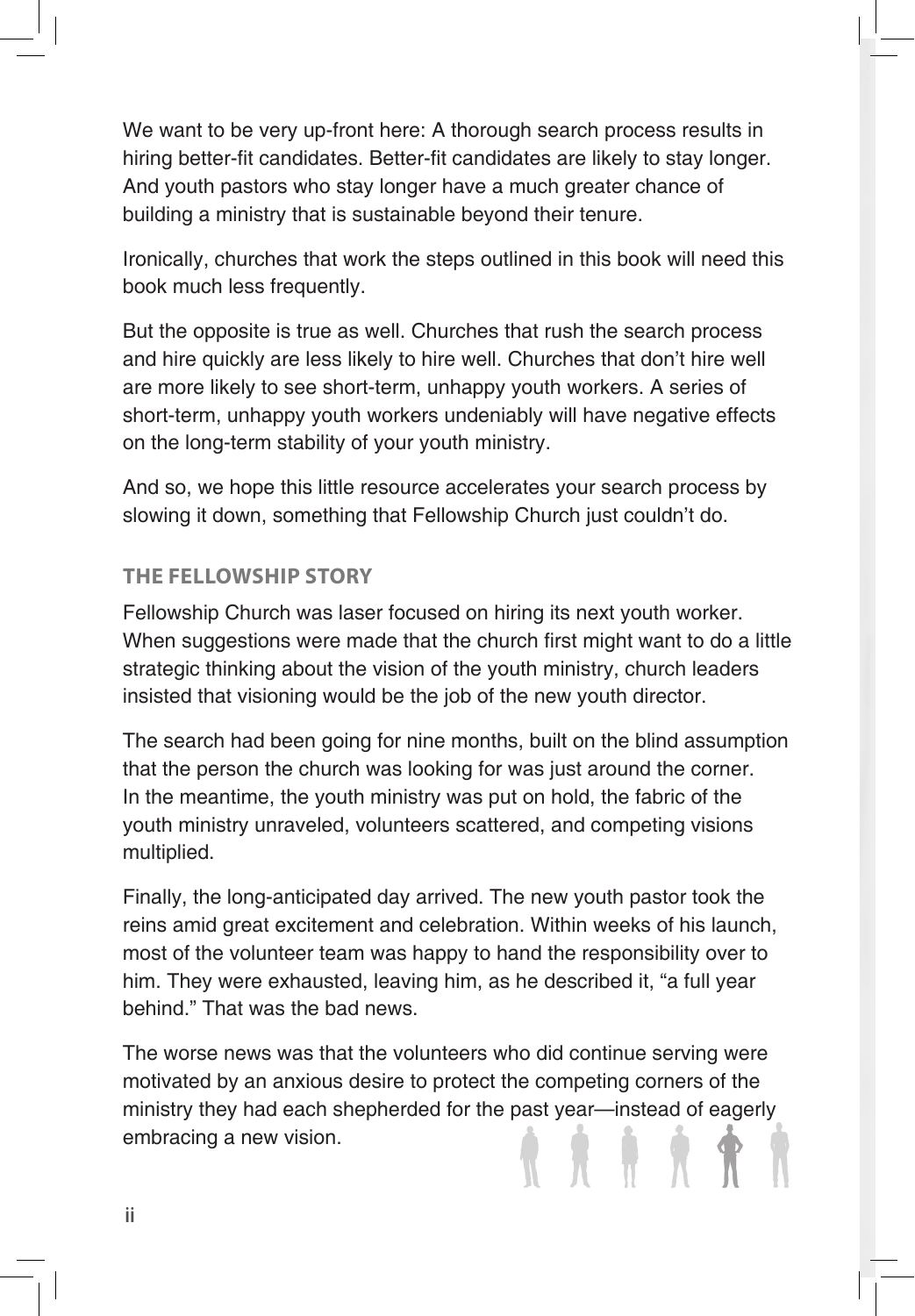But after a year and a half of hard work, when the new youth worker was just beginning to get traction with his volunteer team and students, he got a call.

The camp he had grown up attending as a teenager, where he had served every summer during college, called to offer him the director's position. Although he loved his church, the new leaders he had recruited, the families, and especially the teenagers, this was a once-in-a-lifetime opportunity he simply couldn't pass up.

He left in the next month, and today the church is searching again, no further along than it was two years ago, destined to repeat the same cycle again, assuming that the smartest bet is to put all its eggs in the basket marked, "Just Hire the Right Youth Director…Fast."

This revolving-door approach to staffing a youth ministry has never worked very well. Here's why: When the youth ministry is built solely around the person in the role of youth pastor, you can count on a major disruption to your youth ministry every three years.

There is another way. And that's why we've written this book.

We are absolutely committed to seeing churches build sustainable youth ministries (see Sustainable Youth Ministry, InterVarsity Press, 2008) that last beyond the tenure of any given staff person. And to achieve this priority, we are convinced that churches (not youth pastors) must own their student ministries and hire youth pastors who can steward those ministries for a season. In the pages that follow, we'll provide you with a step-by-step process to begin making this shift.

#### **who neeDs this booK?**

Maybe you're reading this book because you are a pastor who knows how crucial a successful youth pastor search will be for your entire church's future. Maybe you are reading this book because you have been hand-selected by your pastor to be the point person for your church's youth pastor search. Or maybe you're reading this book because you have just begun serving on a team of people charged with finding your church's next professional youth worker.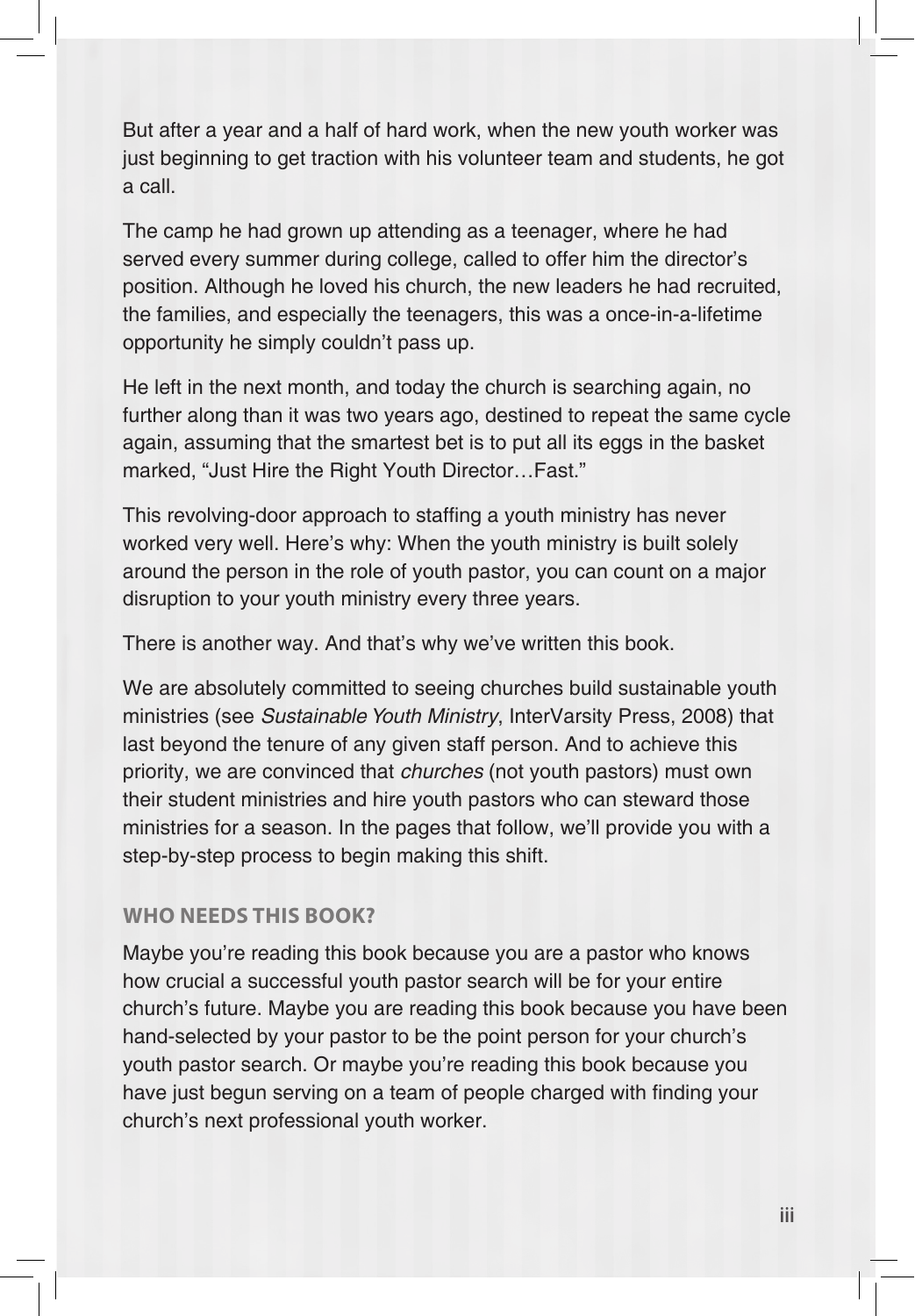The biggest challenge you will face in your search process will not be finding the right people, or conducting the right interviews, or offering the right package. More than likely, the biggest challenge you will face is the chronic inexperience of the folks on your team. In our informal observations, most Search Teams are made up of people who have participated on an average of just over zero youth ministry searches. And as with the first time doing anything, the learning curve can be mighty steep. And so…

This is a book for **SEARCH TEAMS**: There are simply too many details related to an effective search for any single volunteer to reasonably manage all of them. For this reason, we have written this book primarily addressed to teams of volunteers charged with carrying out the details of the search process.

This is a book for **OTHERS IN THE CHURCH WHO NEED AN EXPECTATION ADJUSTMENT:** There may be a significant number of volunteers who do not serve on the formal Search Team but who will want to (and need to) have some investment in the search process. For example, the Search Team may solicit the help of a number of volunteers who will assist with making dozens of sourcing phone calls. It may be helpful for them to read this book, or parts of it, to understand the work they have been invited to do. There also may, at times, be members of the Youth Committee or Personnel Committee who can benefit from excerpts from the book to better understand the scope of the process and the anticipated timetable for hiring. A little book like this has the effect of getting everyone speaking the same language and working with the same informed expectations.

This is also a book for **SENIOR PASTORS**: In most churches, no one feels the pressure to hire well as much as the senior pastor does. Whether you as a senior pastor are leading the search yourself or delegating that task to others, it is likely that you simply don't have time personally to manage all the steps that need to be managed in a successful search. Of course, there are steps that only you can do, and we'll help you identify which those are, along with a clear step-by-step process for ensuring that all the other key details are completed.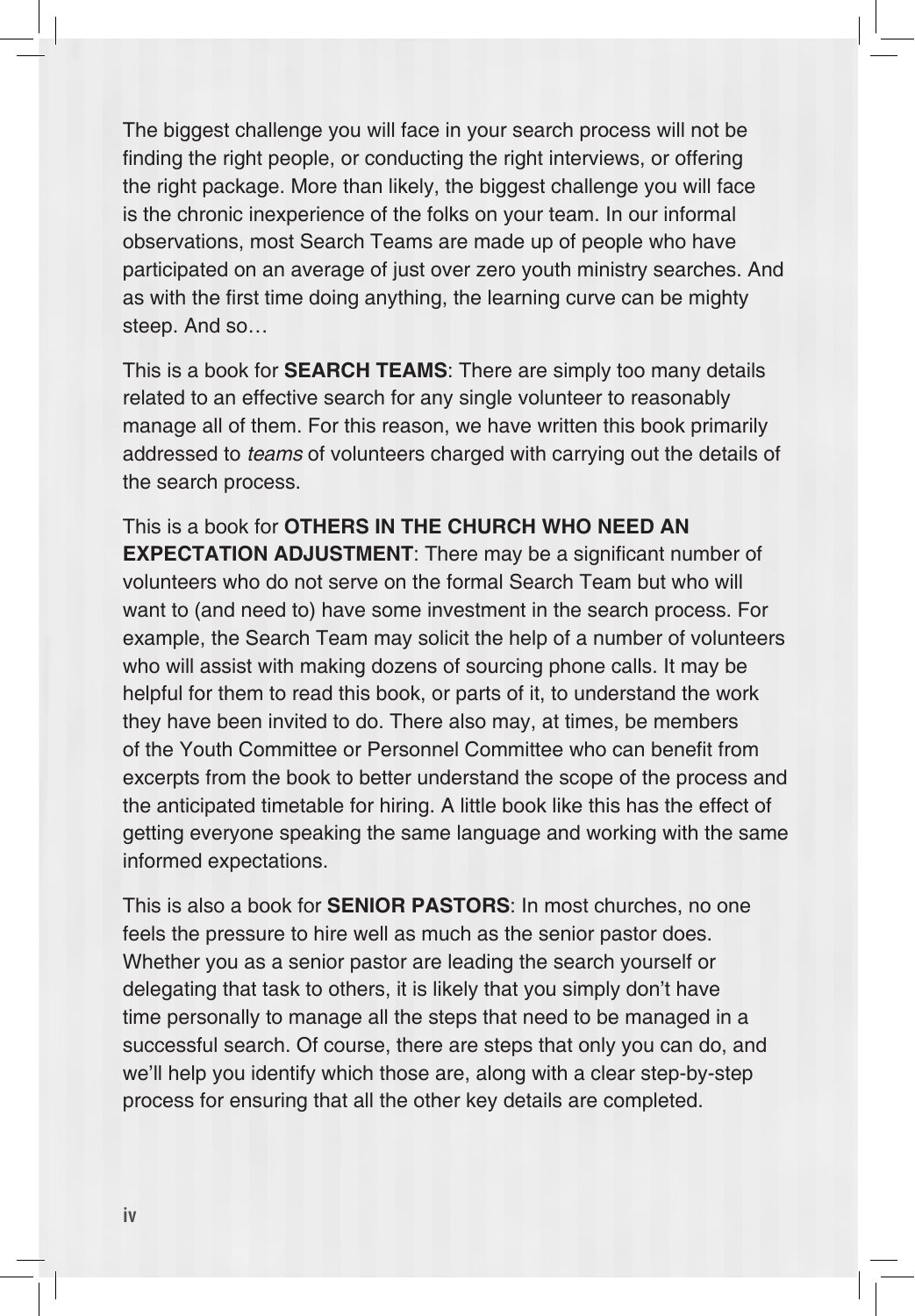### **YoU might be AsKing…**

# **Who are you guys?**

We are youth pastors ourselves. Between us, there's over 50 years (and counting) of experience in the youth ministry world. And because we're old, we (almost weekly) hear from churches that are searching for youth pastors, and with about the same frequency, we hear horror stories of highly gifted youth workers who find themselves in impossible situations.

We have served on the lead staff of a consulting team called Youth Ministry Architects (ymarchitects.com) since 2002, providing coaching for pastors and youth pastors, assisting churches with youth pastor searches, and helping churches build healthy structures to maximize the chances of those youth pastors thriving in their roles.

Youth Ministry Architects frequently works with churches searching for new youth staff. Sometimes we get called just as a youth worker is leaving. Other times, churches call us when they wonder, after six months, if they have made the wrong hire. And still other times, churches want help moving strategically forward with a plan to adequately staff and support their youth ministry. But in every church we've served, building a healthy, well-equipped staff has been at the forefront of our work.

## **Are your stories true?**

#### Well, sort of.

Based on our experience with 200 or so different churches, we've created composite stories, with new names and details. All the facts are true. We've just mixed them up to make them unrecognizable to any given church.

# **What is the difference between youth pastor, youth director, youth minister, and youth worker?**

In different church circles, these terms can mean vastly different things. But in our little book, they all refer to the person your church will be hiring to fill a paid staff role in your youth ministry.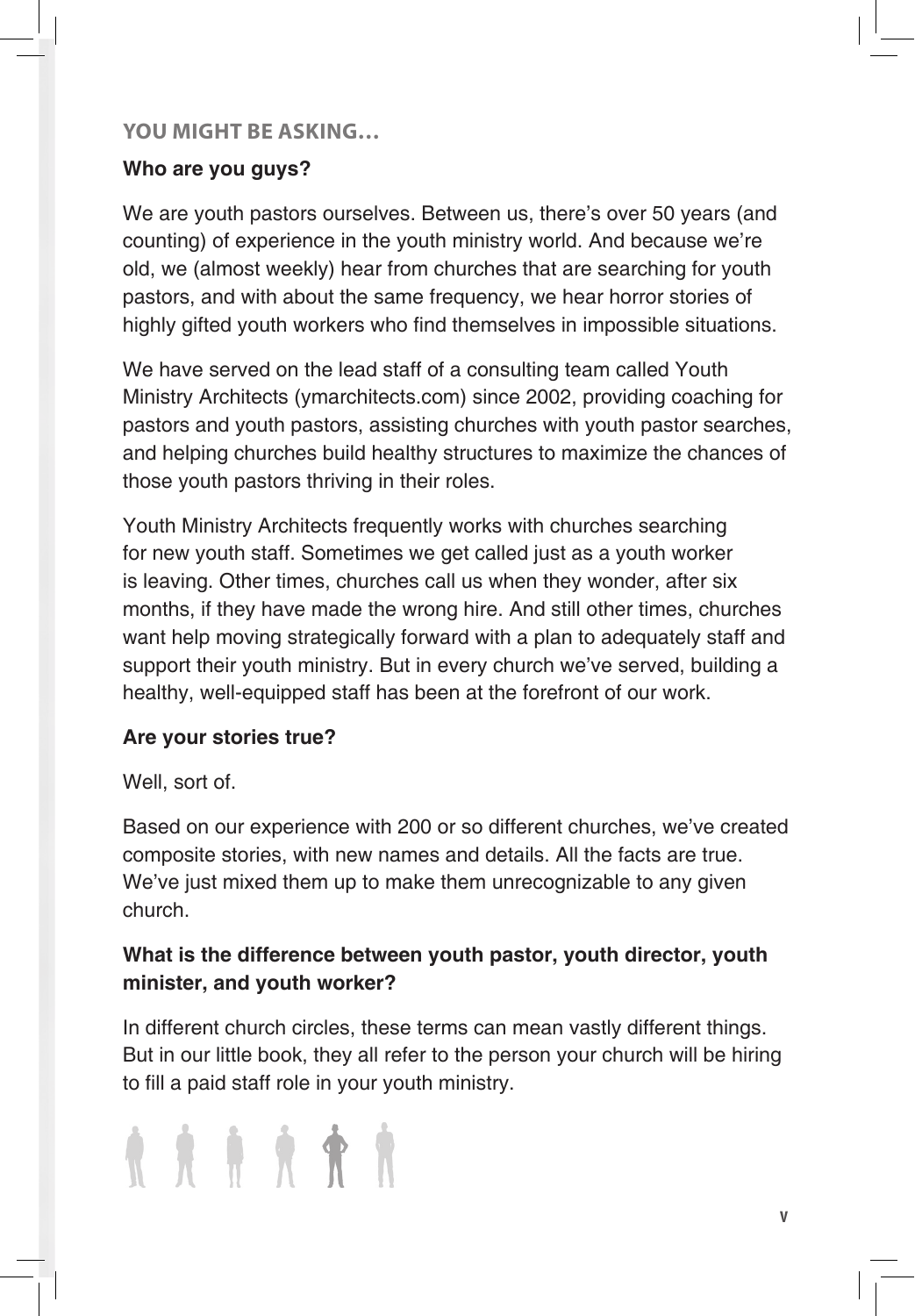#### **Don't FoRget to ReAD the wARning lAbel**

If you sign on for the Search Team, you've signed on to do a good thing, and like most good things, it will at times be inconvenient and demanding, as well as deeply significant for the future of your church. As you read this book, probably over the space of a couple hours, you might feel overwhelmed by all the tasks before you. But you don't need to be. Remember: The tasks will be spread out over six months or so and will be shared by the good number of folks on your team.

Here's the way we think about it: If you were to sit down tonight and read all the recipes for your next six months of meals, that could feel mighty overwhelming. Consider reading this book the way you would a cookbook—skimming it at first and then just reading the chapters in depth once you get to that stage of the search.

Just remember that most shortcuts usually don't work. Though it may not feel like it now, **this resource will save you time**. We've provided you with more than 15 templates, guides, and scripts in the Appendix section (which are also available as customizable Microsoft Word® documents in the Before You Hire a Youth Pastor Resource Pack).

But the best way to save time in any search process is to spend a good bit of time on the front end getting all the right systems in place. Make no mistake about it. You might be able to complete your search more quickly by ignoring many of the steps we outline in this book. And there's a slim chance your gamble will pay off. But there's no guarantee.

Particularly if your church has had a lot of turnover in your youth staff (more than three youth directors in the past six years or long stretches without staff), you will want to stick closely to this process. With that level of turnover, there is likely something a little off-kilter in the systems surrounding the hiring, launching, and supporting of new youth staff. And this process will help tend to those things in ways that can vastly extend the longevity and effectiveness of your next youth worker.

Neither of us believes in gambling in youth ministry. We believe in investing. And smart investing requires a deliberate plan. If you want this search to be more than just another roll of the dice, this is the book for you.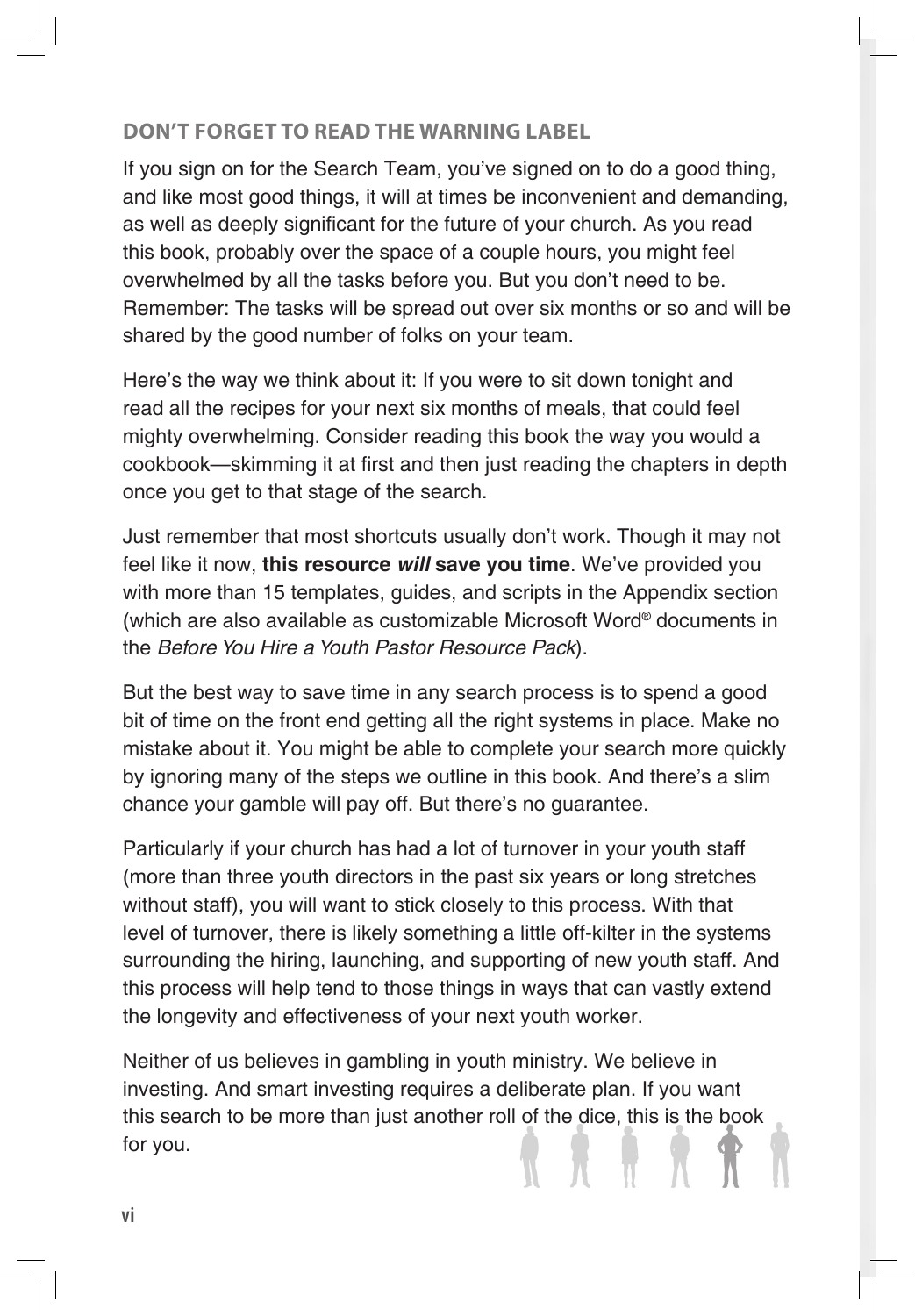Finally, we want to say thanks. You are about to invest your time in a process that has the potential to exponentially impact the teenagers in your church and community. You are about to bring sustainability to a process that can be very chaotic. And since you might not get a thank you note from your teenagers, we'll say it for them. Thank you for your time and your commitment. It will make a big difference in their lives—today, tomorrow, and well into the future.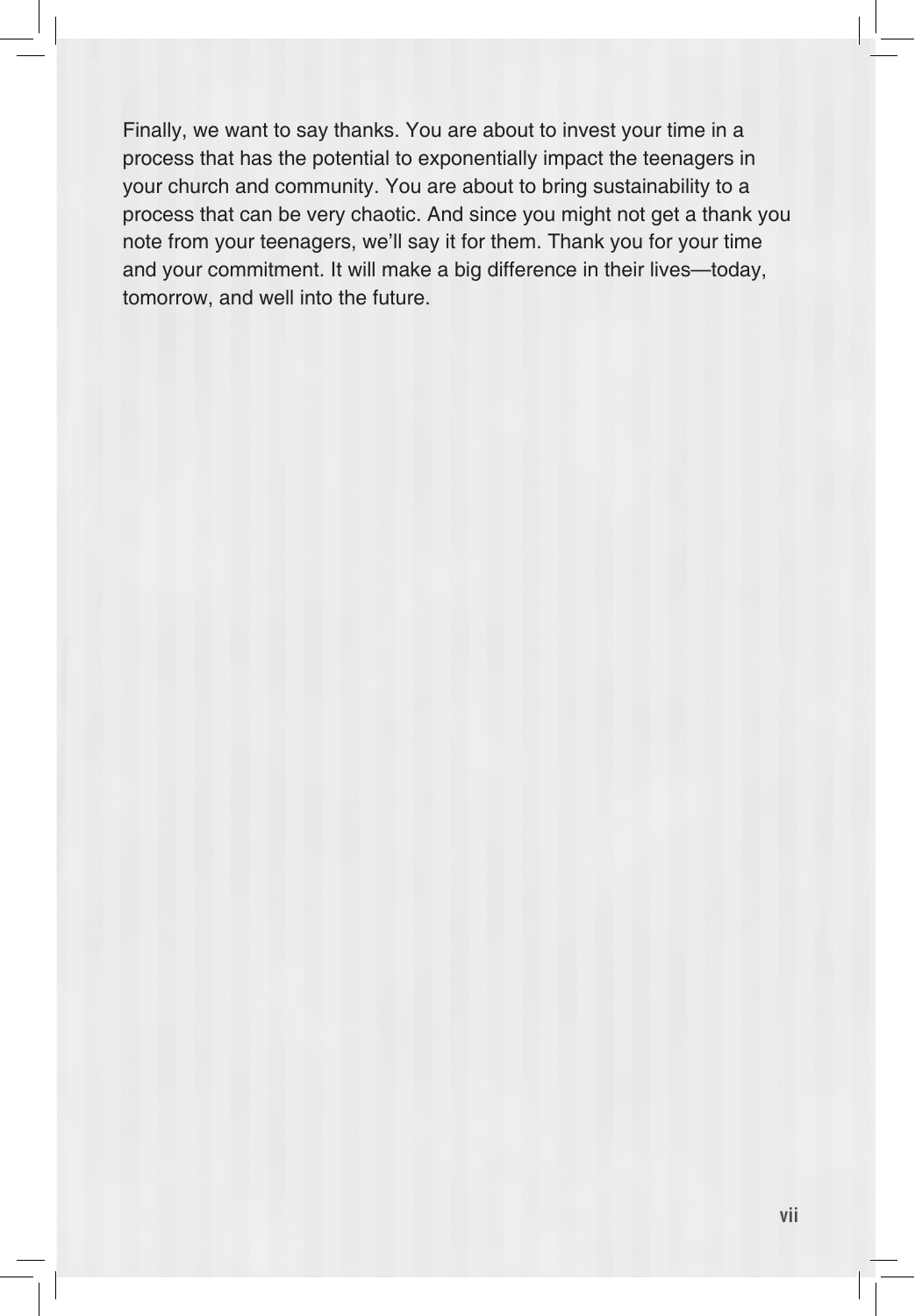# **Before You start the game: fielding your a-team**

**chapter 1**

**"Coming together is a beginning. Keeping together is progress. Working together is success."**

#### **—HenryFord**

Not long ago, I (Mark) sat on a plane next to an assistant football coach from a major university. Ordinarily, I spend plane time working, but it was late. And since our flight had been delayed by a few hours, I fully intended to close my eyes as soon as we were in the air.

But when we touched down an hour or so later, I was still asking questions. This mountain of a man seated next to me was just returning from a recruiting trip, visiting high school sophomores and juniors. And because I am always fascinated to learn the processes leaders use to build great teams, I asked questions. Fortunately for me (and now for you), Coach was in the mood to talk.

As we talked across the empty seat between us, it wasn't long before he dropped a little rhyme into the conversation, speaking it as if I should have heard it hundreds of times before:

"Everybody talks about the Xs and the Os, but it all starts with the Jimmys and the Joes."

This highly successful coach, whose team you would immediately recognize, was laser focused on the first step of building a successful football program: not strategy but personnel—finding the right people, for the right positions, who fit with the right team.

And so it will be for you.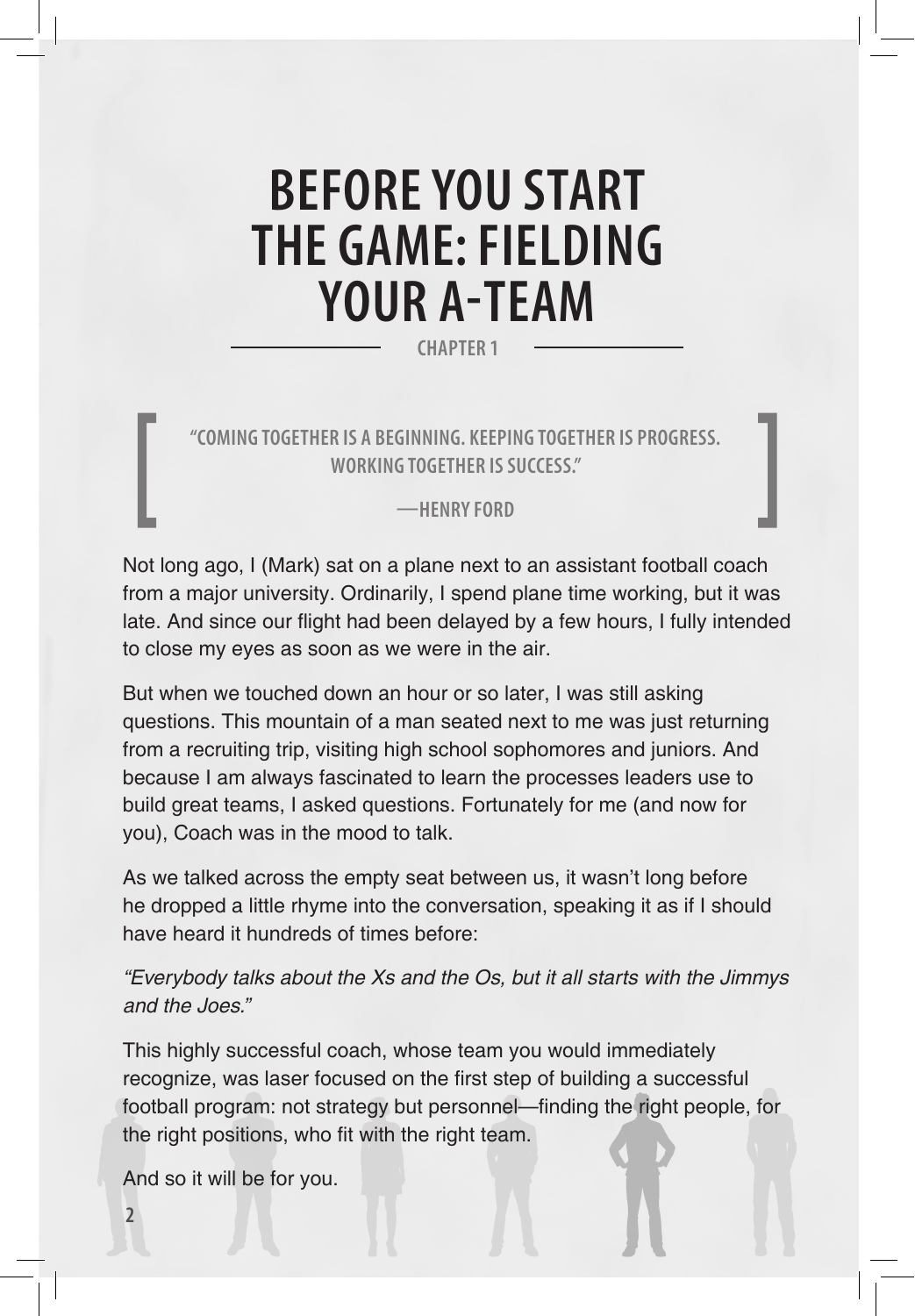The first step—before looking at a single website or résumé—will be assembling the kind of team you will need for a successful search.

Though Coach shared an hour's worth of insights with me (many of which you'll find scattered through the pages of this book), all that counsel can be summarized in a single statement:

# "If you're going to find and recruit great talent, it's going to take a lot of work."

In athletics at the college level and above, there are multiple fulltime professionals trained in the fine art of scouting out great talent: researching backgrounds; interviewing teachers, coaches, and families; all the while listening between the lines for all that's not being said.

But in youth ministry, well…

We've observed it over and over again. Most churches approach the search for professional youth staff with no higher priority than this: Getting it done as quickly as possible.

We want you to get your search done as quickly as possible, but speed must never be the first priority.

That's why we've written this book.

In helping lots of churches over the years build a solid infrastructure for their youth ministries, often assisting in the hiring process, we've observed (and made!) plenty of unnecessary mistakes. Along the way, we've discovered a few nonnegotiable steps we hope you'll choose to take in your search process.

And so, like with any building project, it only makes sense to start with step one.

## **step 1: iDentiFY A point peRson FoR the seARCh teAm**

The Search Team will be the group that manages the entire search process. This team will meet regularly, report frequently to church leadership, and steward the process of hiring the church's next youth worker. And the point person for this team will be the one to ensure that the team stays on course.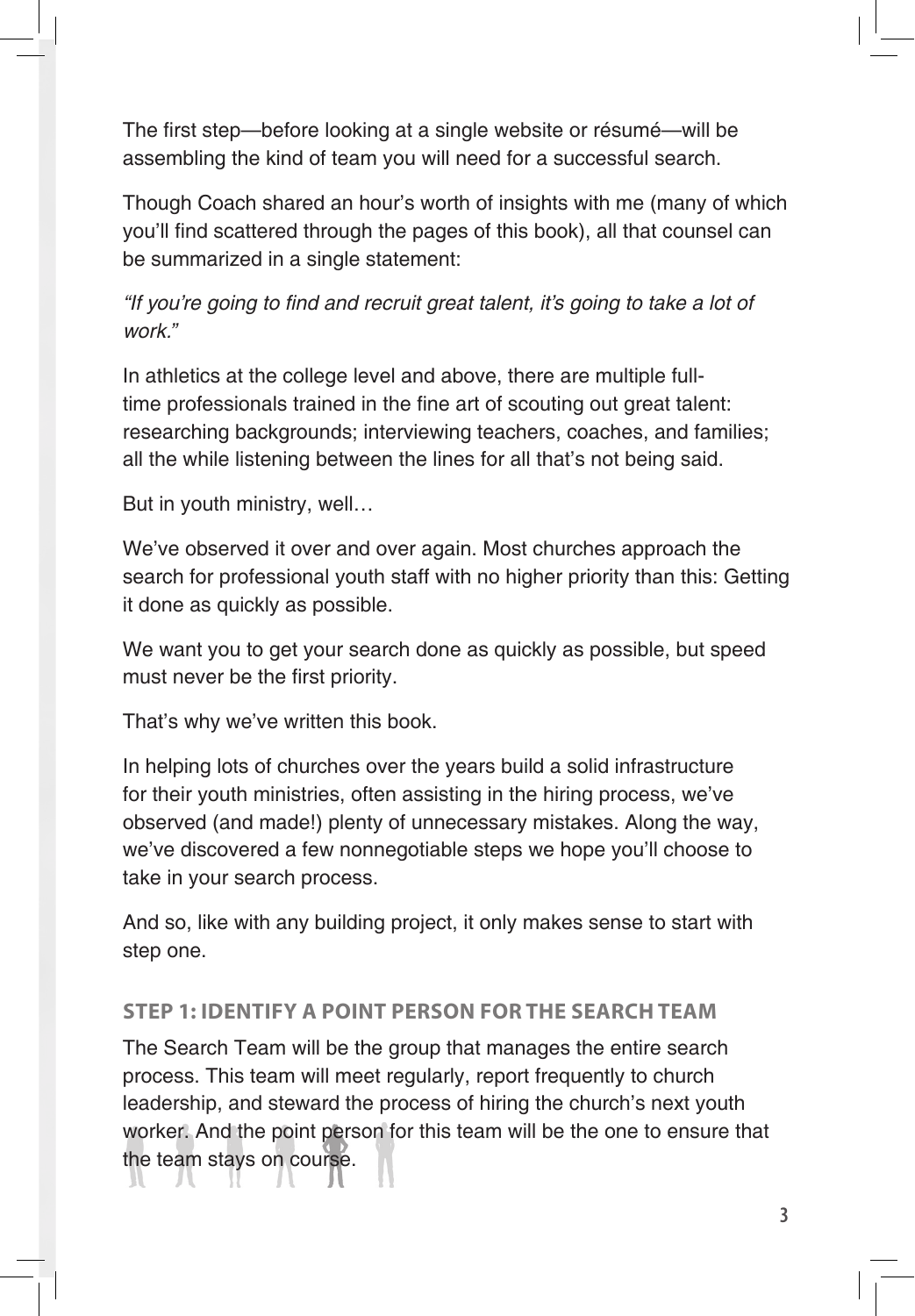Ordinarily the Search Team point person will work with the pastor to identify and recruit members of the team. He or she will be responsible for the successful launch of this process and, along with the senior pastor, will determine how to implement the steps outlined in this book.

# **step 2: estAblish the seARCh teAm**

A solid search process does *not* begin with the search for the right candidate. It begins with the search for the right people to serve as a part of the Search Team. Though there may be many volunteers involved in the search who are not on the Search Team, it is important that this team include people who are willing and able to put in the necessary time. As a result, we recommend that the team be as small as possible but large enough to ensure that the load is not too overwhelming on any one person. A typical size for an effective Search Team is five to nine people (see Appendix A for a standard job description for the Search Team).

It will be important for those who agree to serve on this team to recognize that this will be a working team, not an advice-giving team. Important stakeholders in the youth ministry and church who only have time to give advice can be invited to provide input during the interview process, but those who serve on this team will be responsible for the load-bearing work of the search process. Each team member will be expected to take on weekly assignments that will move the search process deliberately forward.

# **step 3: oRient teAm membeRs to theiR woRK**

Once the team has been drafted, it will be time for the first "practice." In this first meeting, the team members will be introduced to the structure of the search process and will make a number of decisions about the ways they will work together, including:

- How often will the team meet?
- What roles will each member of the Search Team play? (See Step 8.)
- How will we engage support teams (see Step 8) in the search process?**EXECUTER SECTION**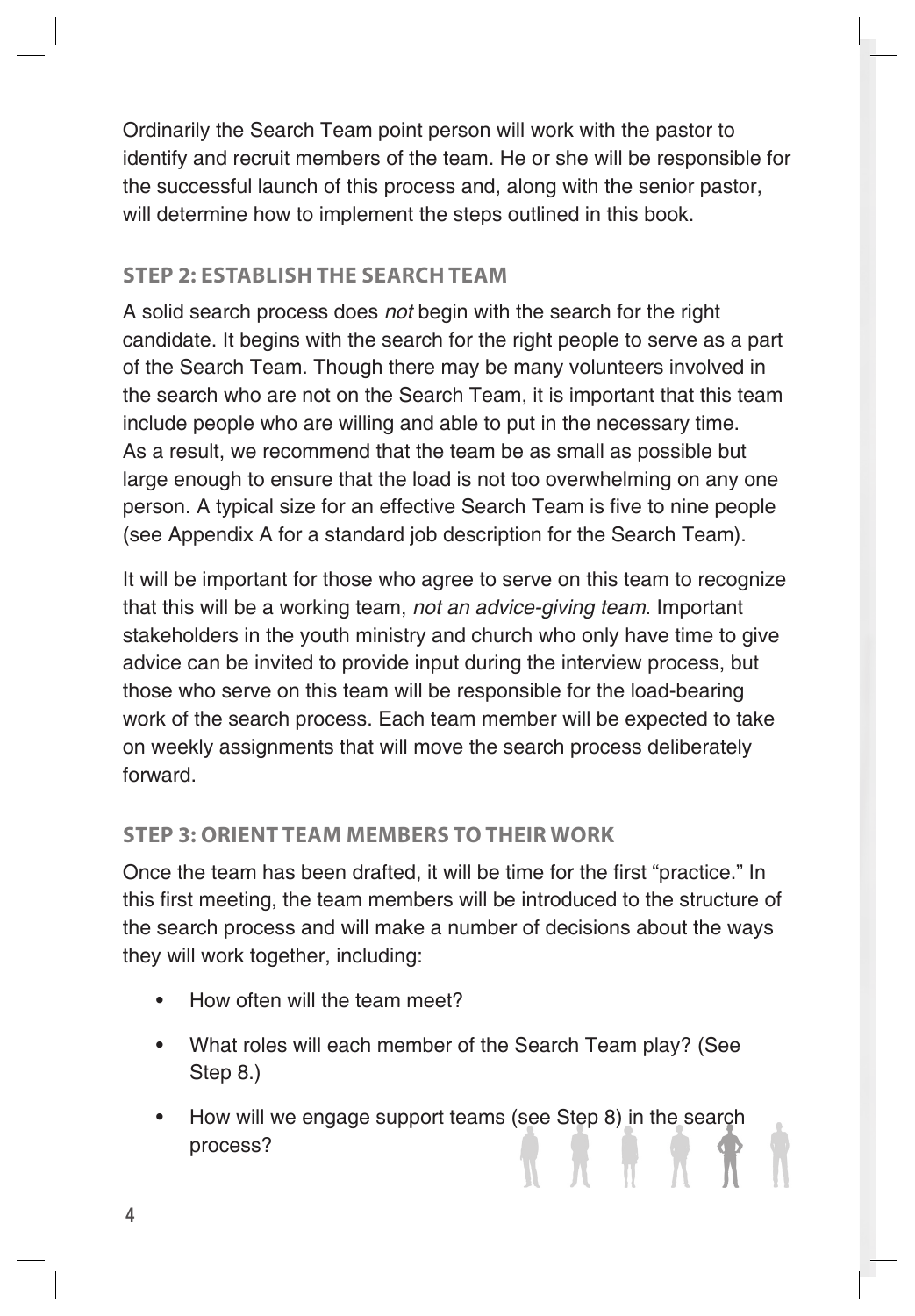- Who are the most important stakeholders to include on support teams?
- If necessary, determine what opportunities the Search Team will provide for appropriate people to process emotions related to the most recent youth staff departure. (See Step 7.)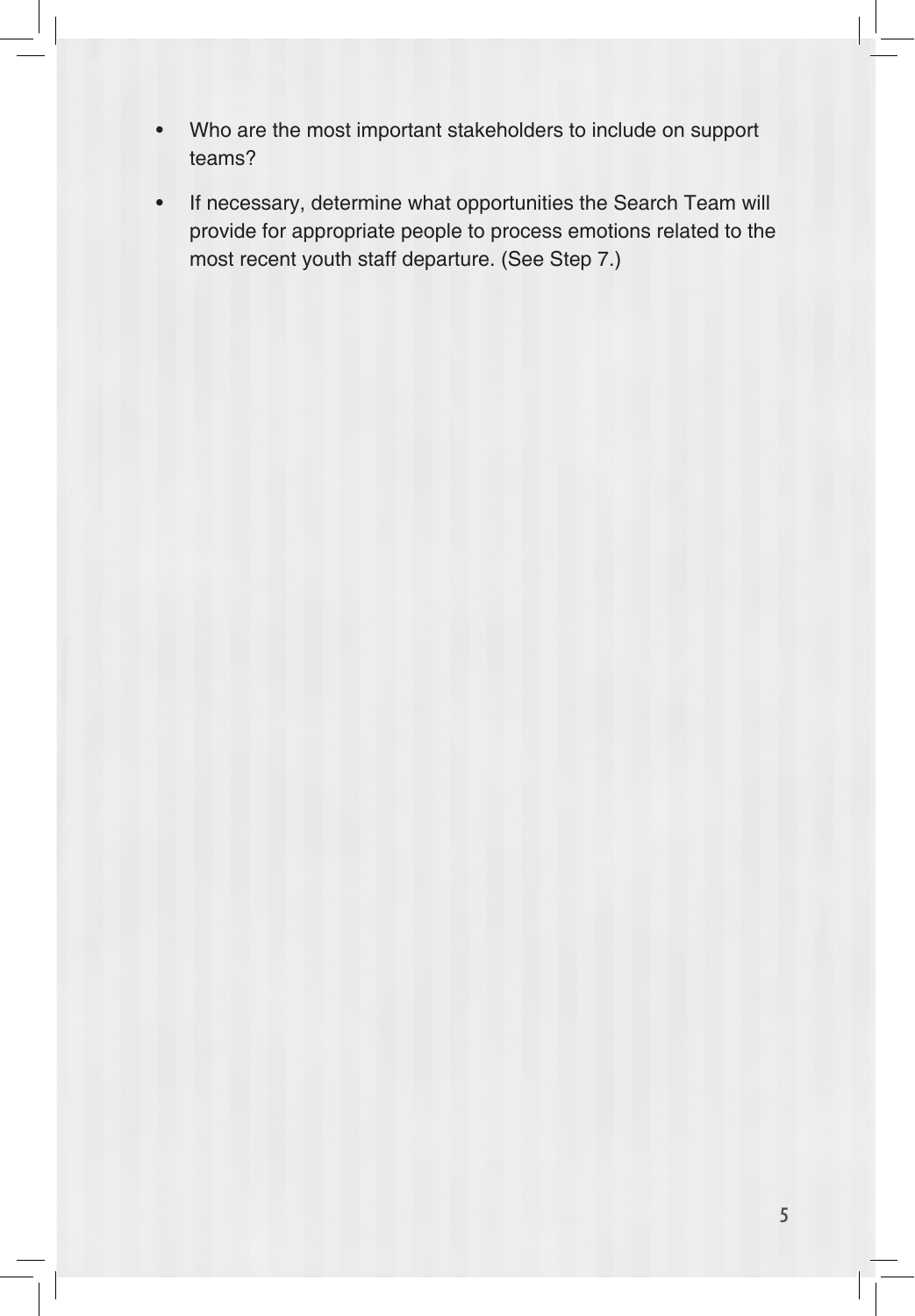# **Before You settle: preparing for an abnormal search**

**chapter 2**

**"The typical mistake is to rush the hiring process, which means you'll get to do it again six months and forty thousand dollars from now."**

**—Mike Woodruff,** *Managing Youth Ministry Chaos***<sup>2</sup>**

When people ask for our most important piece of search advice, it all starts with two simple words: "Don't settle." Or pictured graphically:



The failure of the Johnson City United Church search was that they did just the opposite. They settled for a process that didn't require too much of the search committee. They settled for vague expectations for the work of the youth director. They settled for doing little or nothing to ensure that appropriate accountability structures would be in place to align their new youth director with the vision of the church. They settled for, well, being "normal."

Johnson City United Church simply conducted a normal search for a youth director—and they got predictably normal results. You are reading this book because you want your search to be abnormal. You want to avoid the wasted energy and money that are always bound up in a "normal" youth pastor search. And perhaps the best way to help you avoid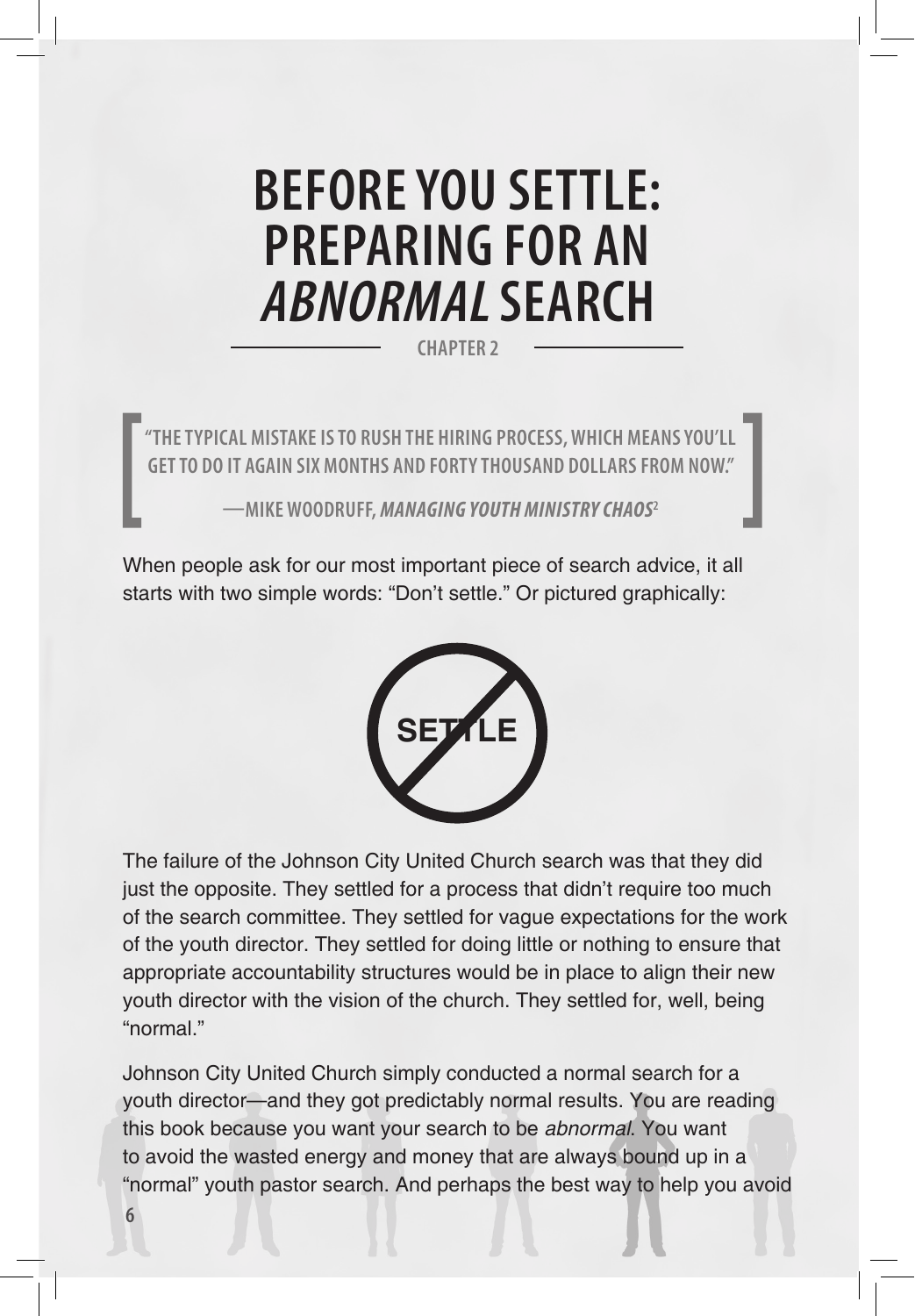a normal search is to provide a clear picture of what such a thing actually looks like.

# **step 4: UnDeRstAnD the telltAle signs oF A "noRmAl" seARCh**

If you were like most kids growing up, you were ready to drive before you were ready to drive. You were likely impatient to get behind the wheel, impatient with taking the required drivers education classes, impatient with learning all the things you could do to avoid getting in an accident.

If right now, you are feeling similar emotions, we understand. But before your team actually gets behind the wheel, we want to make sure you know the eight traps we've seen a "normal" Search Team fall victim to:

- 1. **Hoping, wishing, and praying:** The normal youth pastor Search Team does little to prepare for or structure the search process. They post the opening, typically without a job description, a budget, or a timeline, repeating the comforting mantra, "How hard can it be?"
- 2. **Embracing "Superstar" mentality:** The normal Search Team works with the assumption that the new youth director can and should solve all of the problems related to the current youth ministry—and create no new ones! The Search Team members compliment themselves on "empowering" the new youth worker by not "saddling" him or her with any volunteers, planning teams, or calendars.
- 3. **Obsessing on the "Golden Age:"** Some searches are launched amid tremendous grief over the loss of the church's most recent youth director (or sometimes one or two youth directors back). The focus of the church becomes trying to find another Jimmy, another Melissa, another Jose.
- 4. **Stalling in terminal vagueness:** The normal church, to borrow from the language of Sustainable Youth Ministry, rushes out to hire "a dancer" before ever "building the dance floor" for the youth ministry. They assume that they serve the new youth pastor best by not providing any clarity about the desired direction for the program, when in reality the best candidates appreciate a clear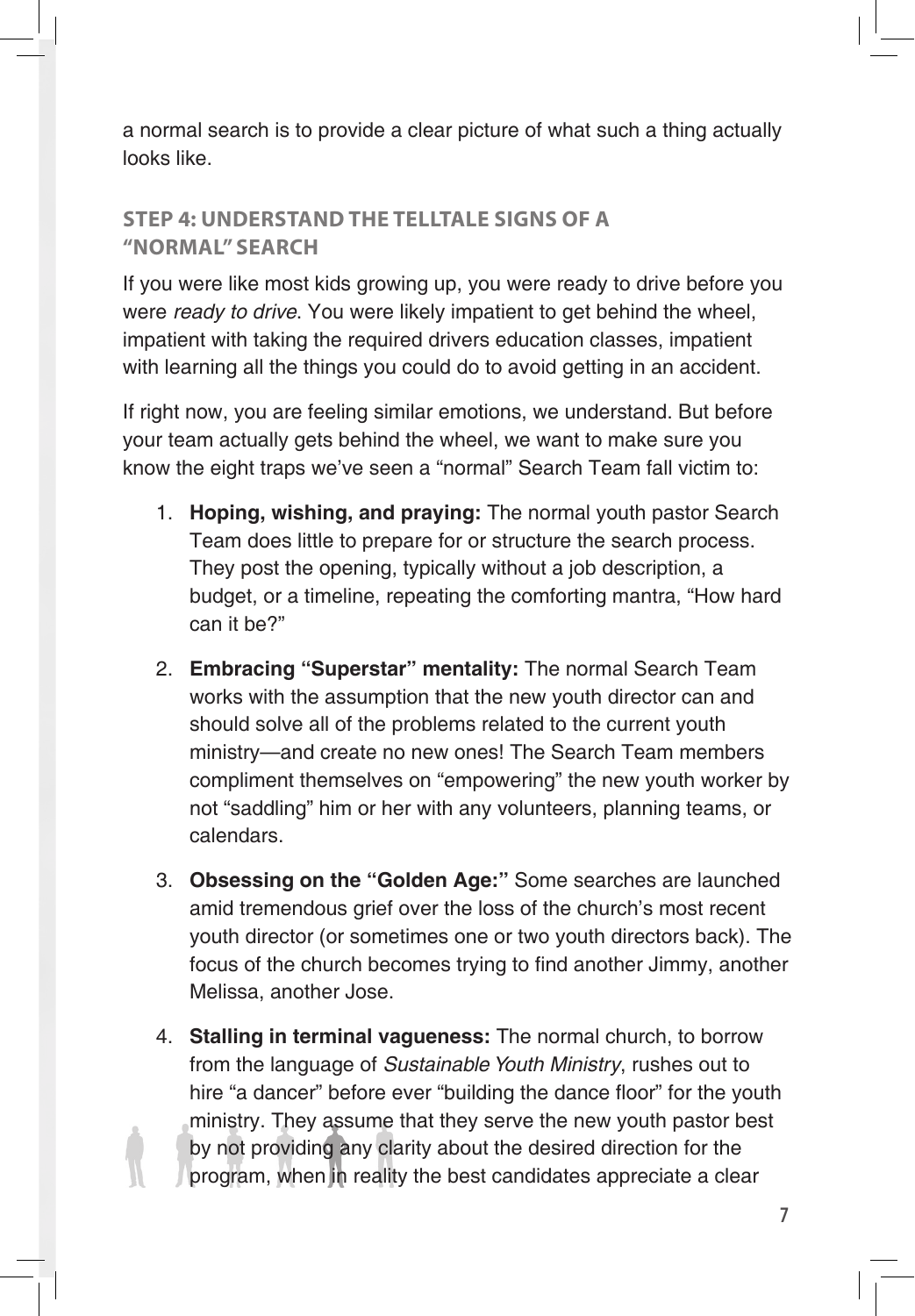vision from the church. As a result, the youth minister at a "normal" church steps into his or her position with exactly zero measurable markers of what the church will view as effective ministry.

- 5. **Not preparing for the onset of weariness:** The normal Search Team is prepared for a sprint, not a marathon. The normal Search Team gathers a set of 10 or so résumés, has a few phone appointments, invites the top candidates in to interview, and then settles on hiring what will later be described as "the best of the weak candidates available."
- 6. **Failing to ask the hard questions:** A normal Search Team ignores the hard questions and, by doing so, dramatically increases the likelihood of unpleasant surprises early in the new youth worker's tenure. Hard questions include:
	- Have candid exit interviews been completed with youth staff members who have departed in the past five years, and have we identified what it was about the structure of their positions that may have caused them to leave when they did?
	- What kind of support structures will be in place for the new youth staff that weren't in place for our previous youth staff?
	- Do our expectations for the capacity and results of our youth ministry match the investment we are choosing to make in its success?

# **step 5: DeVelop A soURCing stRAtegY**

Few aspects of a successful search are more often neglected than this one. And ironically, no single aspect of the search process will have nearly as profound an impact on the attitude of the Search Team as this one will.

Sourcing is, simply put, the process of talking to as many people as possible about the position, knowing that some percentage of those contacts will just happen to know someone (or know someone who knows someone) who might be a strong candidate for the open position. As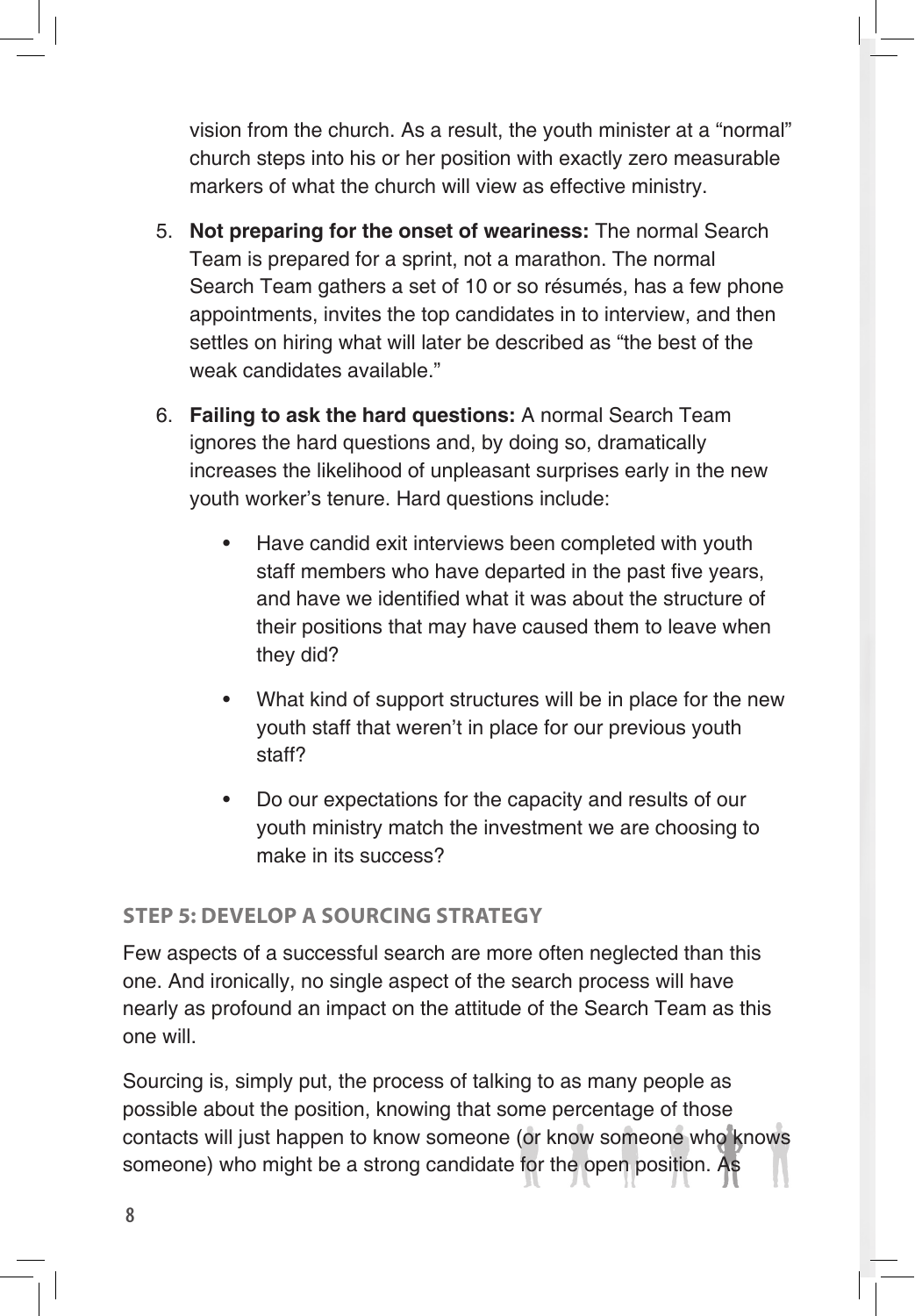strange as it may sound, sourcing is all about quantity, not quality. The ideal youth ministry search typically involves making a minimum of at least 200 sourcing contacts, though 500 would be far better!

Do the math with me: If team members talk to 100 possible sources, and 10 percent of them have a candidate to recommend (a fairly strong response rate), the result will be 10 potential candidates. By comparison, we like the churches we work with to have 20 to 50 decent candidates they have considered before starting the interviewing process.

Instead, the "normal" church starts interviewing with a small pool of candidates that no one is really all that excited about, often leaving Search Team members feeling desperate, wringing their hands, and complaining about how few strong candidates there are. This sense of desperation is often the primary reason churches choose to settle, rather than wait for the candidate who is an appropriate fit for the church's needs. We'd much prefer that you approach your decision making with the confidence that a big stack of good résumés can provide.

We know what you're asking next: "So where do we go to expand our list of sources?"

Your Search Team can choose from any of the following options. Use as many as you can:

- Publicly invite the entire church to submit names and contact information for anyone they know who might either be a strong candidate or someone who might know a strong candidate.
- Have everyone on the Search Team contact at least 10 friends who:
	- Are involved in the world of youth ministry in some other church
	- Are involved in ministry of some kind
	- Are in churches that have strong youth ministries
	- Have a strong connection with a Christian camp or college
- Ask each of the members of the church staff for recommendations of possible sources that the Search Team should be talking to.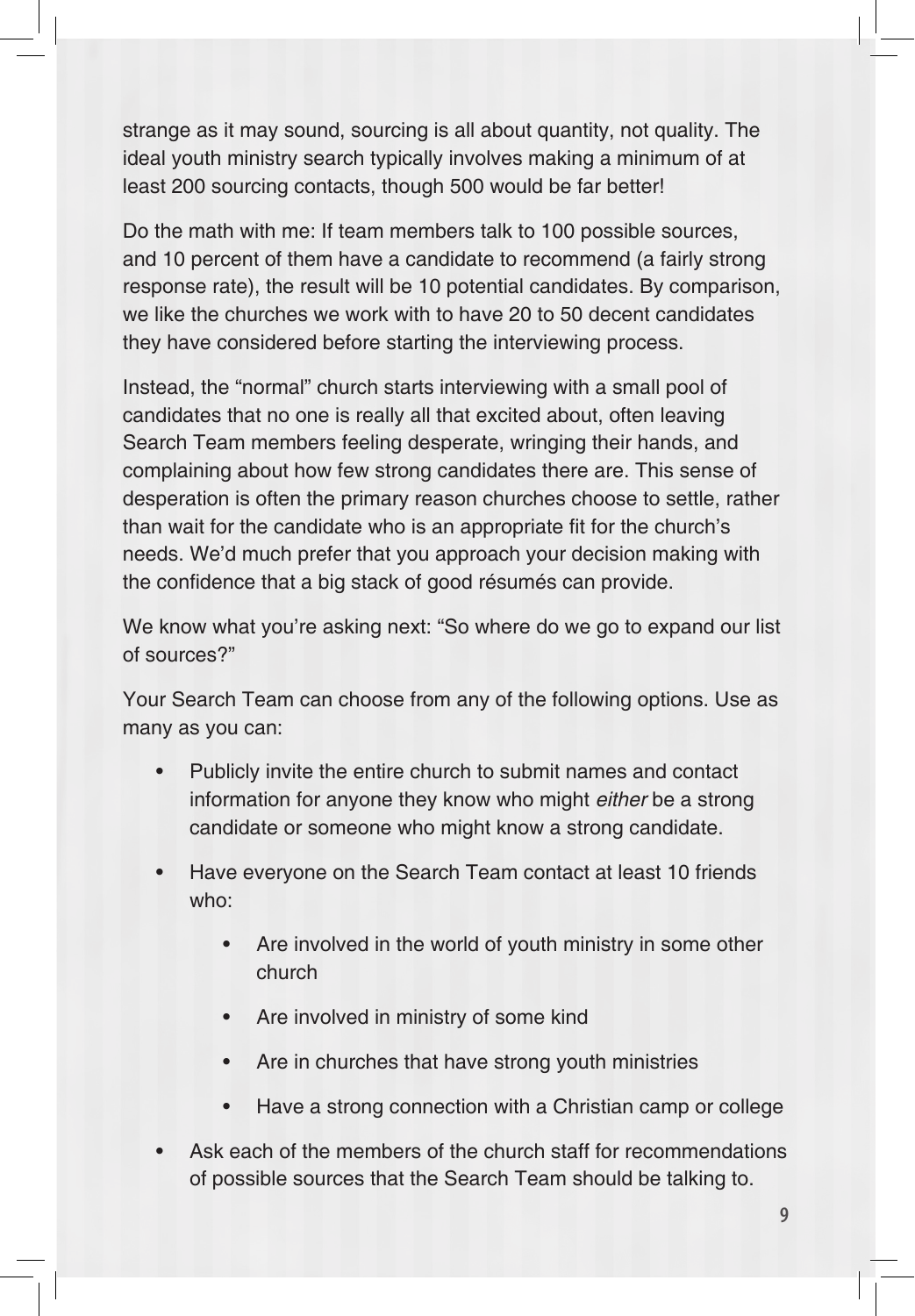- Contact the church's denomination or association headquarters for the names and contact information of potential sources. (A great question would be, "Who are 10 people in our denomination that are doing great youth ministry these days?")
- Depending on the ideal age of the candidate you are seeking, you may want to contact all colleges that provide a youth ministry major to ask for their recommendations.
- If you are searching for a candidate with a seminary degree, you will want to contact feeder seminaries for churches like yours.
- Contact Christian camps within your general area (or around the country) for names of people who have served as counselors in recent years who might be searching for a youth ministry position.
- Have everyone on the Search Team scan online for names in youth ministry that seem to occur over and over again, and contact those people for recommendations.

In addition, we recommend that every Search Team select at least 10 "sourcers" who aren't on the Search Team but might be willing to make 10 contacts of their own.

At this point in the process, the Search Team will want to determine its sourcing strategy and set a target number of sources that the team and its recruits will talk to before actually starting the interview process.

You can get a jump start by assigning someone the job of checking with some of our favorite sources—the online job banks at SimplyYouthMinistryTools.com/jobs, YouthSpecialties.com, YMArchitects.com, and HireAYouthPastor.com.

## **step 6: CRAFt YoUR teAm's "eleVAtoR speeCh"**

Now that your team has spent many hours building the foundation for your search, you are ready to create what we call your "elevator speech. "This is the brief explanation of your church, the kind of person you are searching for, and the unique opportunities in your particular church. As the name suggests, this is a pitch short enough to give during a short elevator ride—about 20 seconds.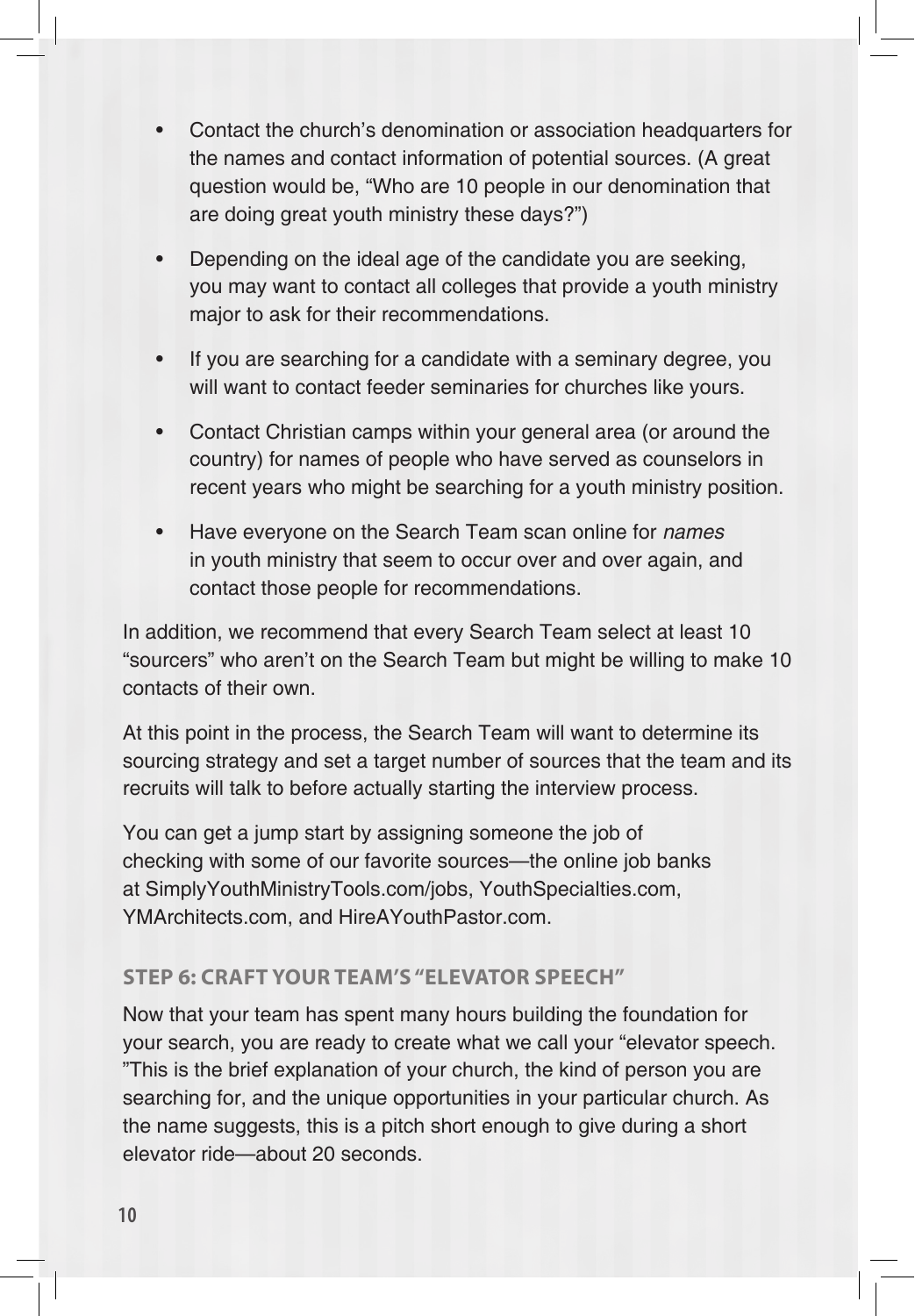A good elevator speech keeps your team on the same page and ensures constancy in the messages that are being given to sources, candidates, and references. You will want to write it down and share it with the whole team, with your "sourcers," and in conversation with all the candidates your interview.

Unfortunately, most teams' elevator speeches sounds something like this:

We are a great church in a wonderful city! We have tremendous youth in need of a committed person who can lead our youth ministry.

Compare that elevator speech to this:

First Church is willing to invest in youth ministry. Having just doubled the size of our youth staff, we are seeking a highly creative high school director to focus primarily on our weekly outreach program to youth outside our church walls. Because we have a diverse staff, this person will be relatively free from logistical details and will be able to focus primarily on relationships.

Or this:

We are a theologically conservative church with a progressive worship style in search of an ordained youth pastor to lead our active and committed group of volunteers. The focus of our youth ministry is discipling students who will, in turn, impact their friends and families. We already have most of the key volunteers in place.

# **step 7: iDentiFY UnFinisheD bUsiness FRom the most ReCent YoUth stAFF DepARtURe**

It is a rare search that has no residual concerns related to the departure of the most recent youth worker. It is normal for students, parents, and leaders to feel a wide range of often conflicting emotions—grief, fear, anger, sadness, relief. The normal church provides very little opportunity for processing these emotions in healthy ways; as a result, those emotions go underground, often surfacing in sabotaging ways for the next youth director.

It is for this reason that the abnormal Search Team will want to consider, as a part of its process, creating a space for listening and gathering input from students, parents, and leaders who simply need a place to process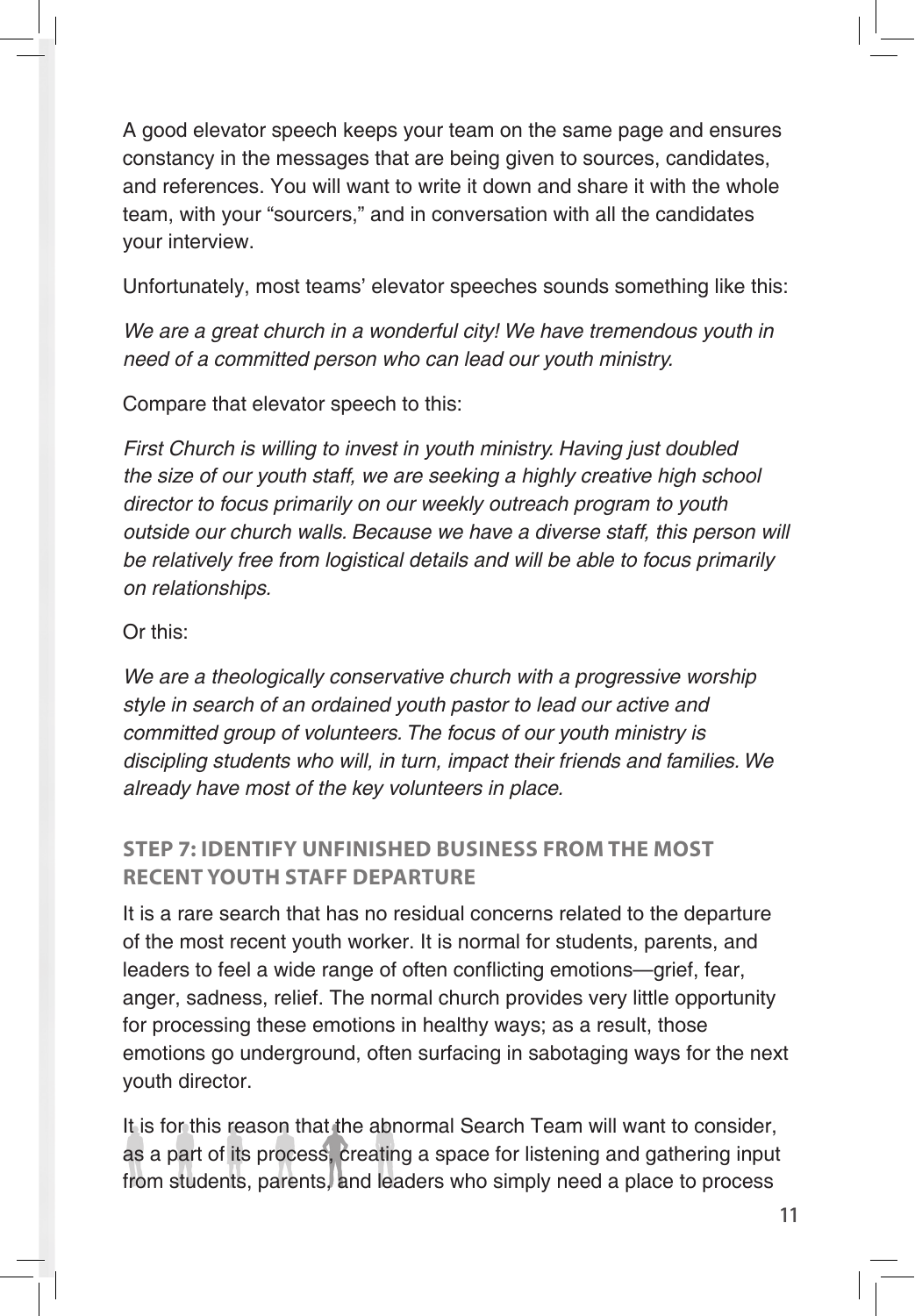all they are feeling related to the current transition. This processing could take place in a town hall meeting, in focus groups, or in one-on-one meetings with those who may have deep-seated emotions related to the previous youth pastor, the processes surrounding his or her departure, and the future of the youth ministry. In each setting it will be important for the team to provide a relaxed setting for listening, especially for those who might have felt the most deeply wounded. This will also be the place for the team to transparently communicate how the search process will take place.

# **beYonD "one moRe time—the wAY it's neVeR woRKeD beFoRe"**

Leaders at Epiphany Church had done all the normal things. They had posted the job at local colleges. They had scoured the Internet. They prayed and hoped and worried. Nearly a year later, they had a handful of OK résumés, none of which had them dancing in the aisles.

They refused to settle, though, and during this season of waiting, they set some three-year goals and built a great team of volunteer leaders. They also hired a part-time person they called "the organized mom" who made sure the ministry kept moving—that vans were rented and events were publicized. In month 10 of the search, just as everyone was growing weary, the Search Team agreed to reboot the search process and go back to sourcing again (something they had done halfheartedly months earlier). Team members all agreed to "call a dozen contacts, no matter how far-fetched, just to see what happens."

Jean called a friend at her old church, hundreds of miles away, and said, "Who do you know?" That's how they found Molly. She was the daughter of a friend of a friend, working part time at a small church, and she was ready for the next step in her ministry. Molly turned out to be the perfect fit for Epiphany, and five years later, she is still there. So are the "organized mom" and almost the entire group of fantastic volunteers.

If your church chooses to run an abnormal search for a youth pastor, there's a very good chance you'll experience abnormal results. You may just have a youth worker who stays more than the disappointingly normal minimal tenure. You may just hire a youth pastor who is able to hit the ground running rather than spending the first year plowing new ground.